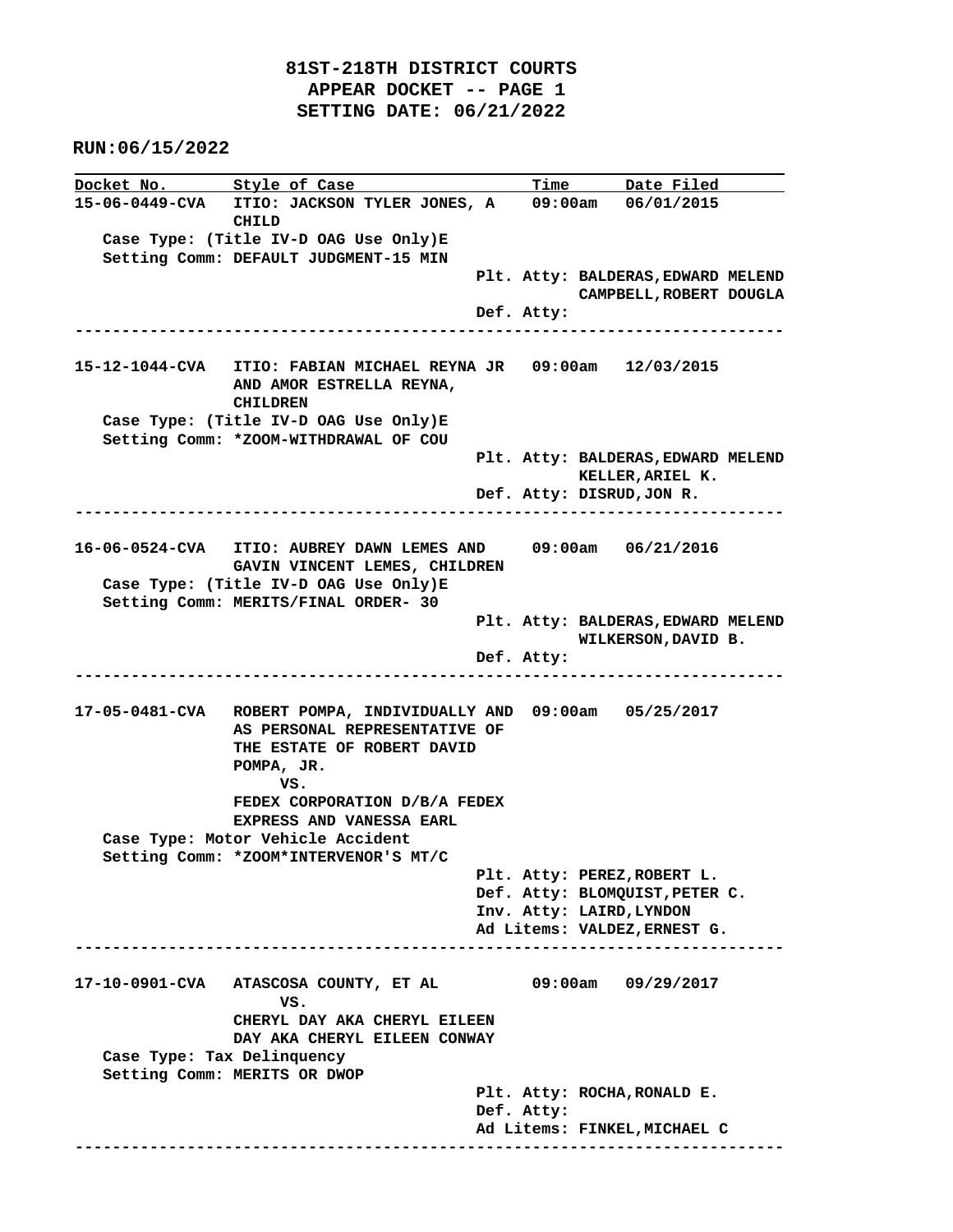|                            | Docket No. Style of Case                                        |            | Time Date Filed               |
|----------------------------|-----------------------------------------------------------------|------------|-------------------------------|
|                            | 17-10-0907-CVA ATASCOSA COUNTY, ET AL                           |            | 09:00am 09/29/2017            |
|                            | vs.                                                             |            |                               |
|                            | MIKE MARTINEZ, ET AL                                            |            |                               |
| Case Type: Tax Delinquency |                                                                 |            |                               |
|                            | Setting Comm: MERITS OR DWOP                                    |            |                               |
|                            |                                                                 | Def. Atty: | Plt. Atty: ROCHA, RONALD E.   |
|                            |                                                                 |            | Ad Litems: HARKINS, MEGAN C.  |
| .                          |                                                                 |            |                               |
|                            |                                                                 |            |                               |
|                            | 17-11-1051-CVA SAMANTHA WILLEY, INDIVIDUALLY 09:00am 11/20/2017 |            |                               |
|                            | AND AS REPRESENTATIVE OF                                        |            |                               |
|                            | STEPHEN WILLEY, DECEASED, AND                                   |            |                               |
|                            | ON BEHALF OF ALL WRONGFUL                                       |            |                               |
|                            | DEATH BENEFICIARIES                                             |            |                               |
|                            | $-VS-$                                                          |            |                               |
|                            | GARY HERNANDEZ, INDIVIDUALLY<br>AND DOING BUSINESS AS TEXAS     |            |                               |
|                            | SOUTH DANCE HALL, MARCELINO                                     |            |                               |
|                            | ESTRADA, FRANCISCO GARCIA                                       |            |                               |
|                            | ARANDA JR., AND RICARDO                                         |            |                               |
|                            | <b>CONTRERAS</b>                                                |            |                               |
|                            | Case Type: Other Injury or Damage                               |            |                               |
|                            | Setting Comm: MT DCC & ENTRY OF DCO-1                           |            |                               |
|                            |                                                                 |            | Plt. Atty: TOSCANO, ANDREW E. |
|                            |                                                                 |            | Def. Atty: BARRERA, III, ROY  |
|                            |                                                                 |            | PRO SE - ESTRADA, MARC        |
|                            |                                                                 |            | PRO SE - GARCIA ARANDA        |
|                            |                                                                 |            |                               |
|                            | 17-11-1075-CVA ATASCOSA COUNTY, ET AL 09:00am 11/28/2017        |            |                               |
|                            | vs.                                                             |            |                               |
|                            | RUDY DELGADO JR., ET AL                                         |            |                               |
| Case Type: Tax Delinquency |                                                                 |            |                               |
| Setting Comm: TAX SUIT     |                                                                 |            |                               |
|                            |                                                                 |            | Plt. Atty: ROCHA, RONALD E.   |
|                            |                                                                 | Def. Atty: |                               |
|                            |                                                                 |            | Ad Litems: HARKINS, MEGAN C.  |
|                            |                                                                 |            |                               |
|                            | 18-01-0048-CVA ATASCOSA COUNTY, ET AL                           |            | 09:00am 01/26/2018            |
|                            | vs.                                                             |            |                               |
|                            | FELIPE MARTINEZ, ET AL                                          |            |                               |
| Case Type: Tax Delinquency |                                                                 |            |                               |
|                            | Setting Comm: MERITS OR DWOP                                    |            |                               |
|                            |                                                                 |            | Plt. Atty: ROCHA, RONALD E.   |
|                            |                                                                 | Def. Atty: |                               |
|                            |                                                                 |            | Ad Litems: FINKEL, MICHAEL C  |
|                            |                                                                 |            |                               |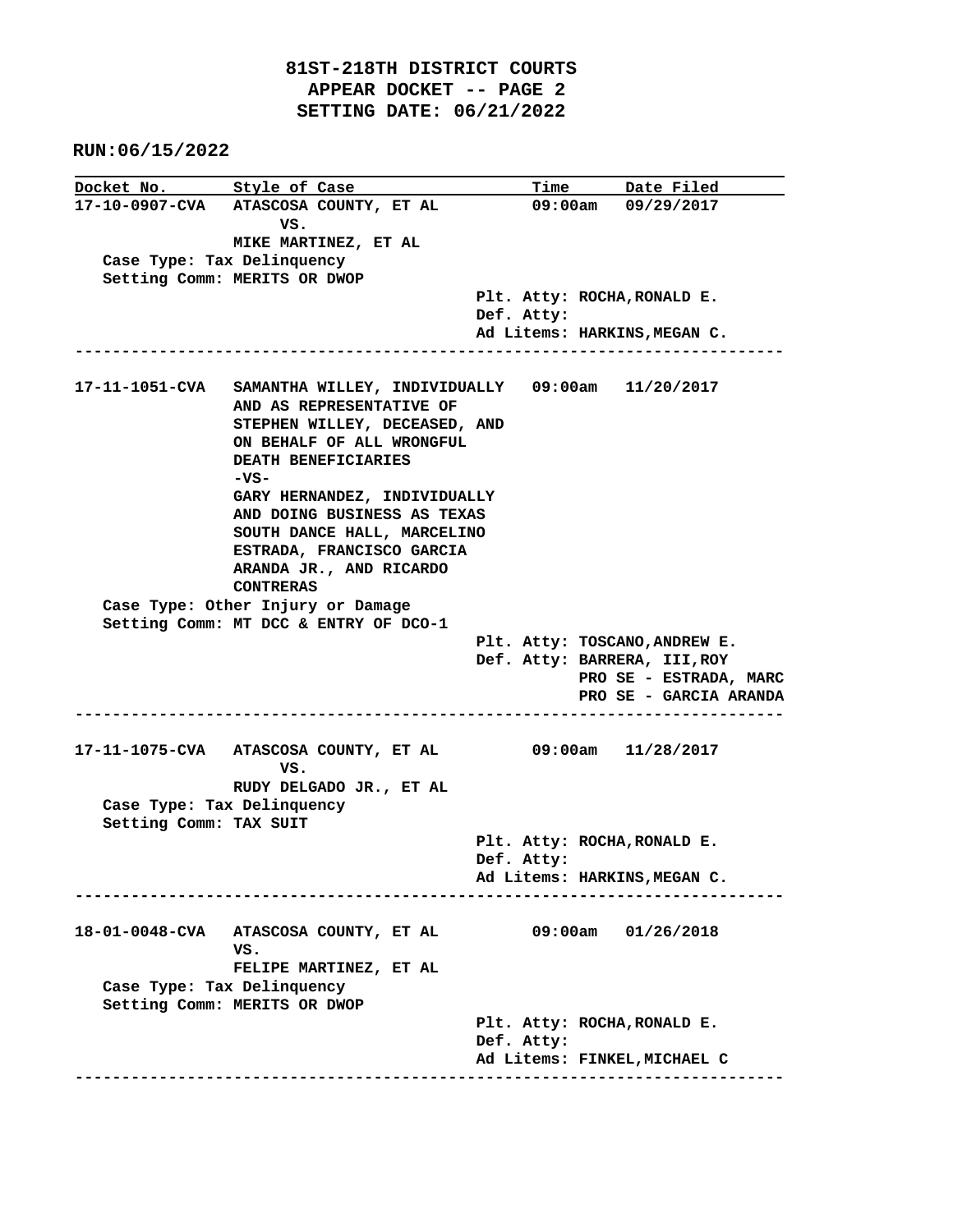|                            | Docket No. Style of Case                                         |             | Time Date Filed                                                   |
|----------------------------|------------------------------------------------------------------|-------------|-------------------------------------------------------------------|
|                            | 18-01-0051-CVA ATASCOSA COUNTY, ET AL<br>vs.                     |             | $09:00am$ $01/26/2018$                                            |
|                            | THE ROBERT A. WELCH FOUNDATION                                   |             |                                                                   |
| Case Type: Tax Delinquency |                                                                  |             |                                                                   |
|                            | Setting Comm: MERITS OR DWOP                                     |             |                                                                   |
|                            |                                                                  |             | Plt. Atty: ROCHA, RONALD E.                                       |
|                            |                                                                  |             | Def. Atty: DUCKERS, SARAH A.                                      |
|                            |                                                                  |             | Inv. Atty: CATE, THOMAS P.<br>Ad Litems: REPKA, MICHAEL A         |
|                            |                                                                  | ----------- |                                                                   |
|                            |                                                                  |             |                                                                   |
|                            | 18-03-0279-CVA ATASCOSA COUNTY, ET AL 09:00am 03/22/2018<br>-vs- |             |                                                                   |
|                            | ANDREW GUERRA, ET AL                                             |             |                                                                   |
| Case Type: Tax Delinquency |                                                                  |             |                                                                   |
|                            | Setting Comm: MERITS OR DWOP                                     |             |                                                                   |
|                            |                                                                  |             | Plt. Atty: ROCHA, RONALD E.                                       |
|                            |                                                                  | Def. Atty:  |                                                                   |
|                            |                                                                  |             | Ad Litems: SOLIS, MOLLY G.                                        |
|                            |                                                                  |             |                                                                   |
|                            | 18-03-0284-CVA ATASCOSA COUNTY, ET AL 09:00am 03/22/2018<br>VS.  |             |                                                                   |
|                            | JUAN M. ALANIZ AKA JUAN ALANIZ                                   |             |                                                                   |
| Case Type: Tax Delinquency |                                                                  |             |                                                                   |
|                            | Setting Comm: MERITS OR DWOP                                     |             |                                                                   |
|                            |                                                                  |             | Plt. Atty: ROCHA, RONALD E.                                       |
|                            |                                                                  |             | Def. Atty: PRO SE - HARRIS, ZENAI<br>Ad Litems: HARKINS, MEGAN C. |
|                            |                                                                  |             |                                                                   |
|                            |                                                                  |             |                                                                   |
|                            | 18-07-0711-CVA ATASCOSA COUNTY, ET AL 09:00am 07/30/2018<br>VS.  |             |                                                                   |
|                            | <b>AURORA TIJERINA</b>                                           |             |                                                                   |
| Case Type: Tax Delinquency |                                                                  |             |                                                                   |
|                            | Setting Comm: MERITS OR DWOP                                     |             | Plt. Atty: ROCHA, RONALD E.                                       |
|                            |                                                                  | Def. Atty:  |                                                                   |
|                            |                                                                  |             | Ad Litems: FINKEL, MICHAEL C                                      |
|                            |                                                                  |             |                                                                   |
|                            |                                                                  |             |                                                                   |
|                            | 19-01-0069-CVA ATASCOSA COUNTY, ET AL<br>VS.                     |             | 09:00am 01/22/2019                                                |
|                            | CAROL GOLDMAN, ET AL                                             |             |                                                                   |
| Case Type: Tax Delinquency |                                                                  |             |                                                                   |
|                            | Setting Comm: MERITS OR DWOP                                     |             |                                                                   |
|                            |                                                                  |             | Plt. Atty: ROCHA, RONALD E.                                       |
|                            |                                                                  | Def. Atty:  |                                                                   |
|                            |                                                                  |             | Ad Litems: HARKINS, MEGAN C.                                      |
|                            |                                                                  |             |                                                                   |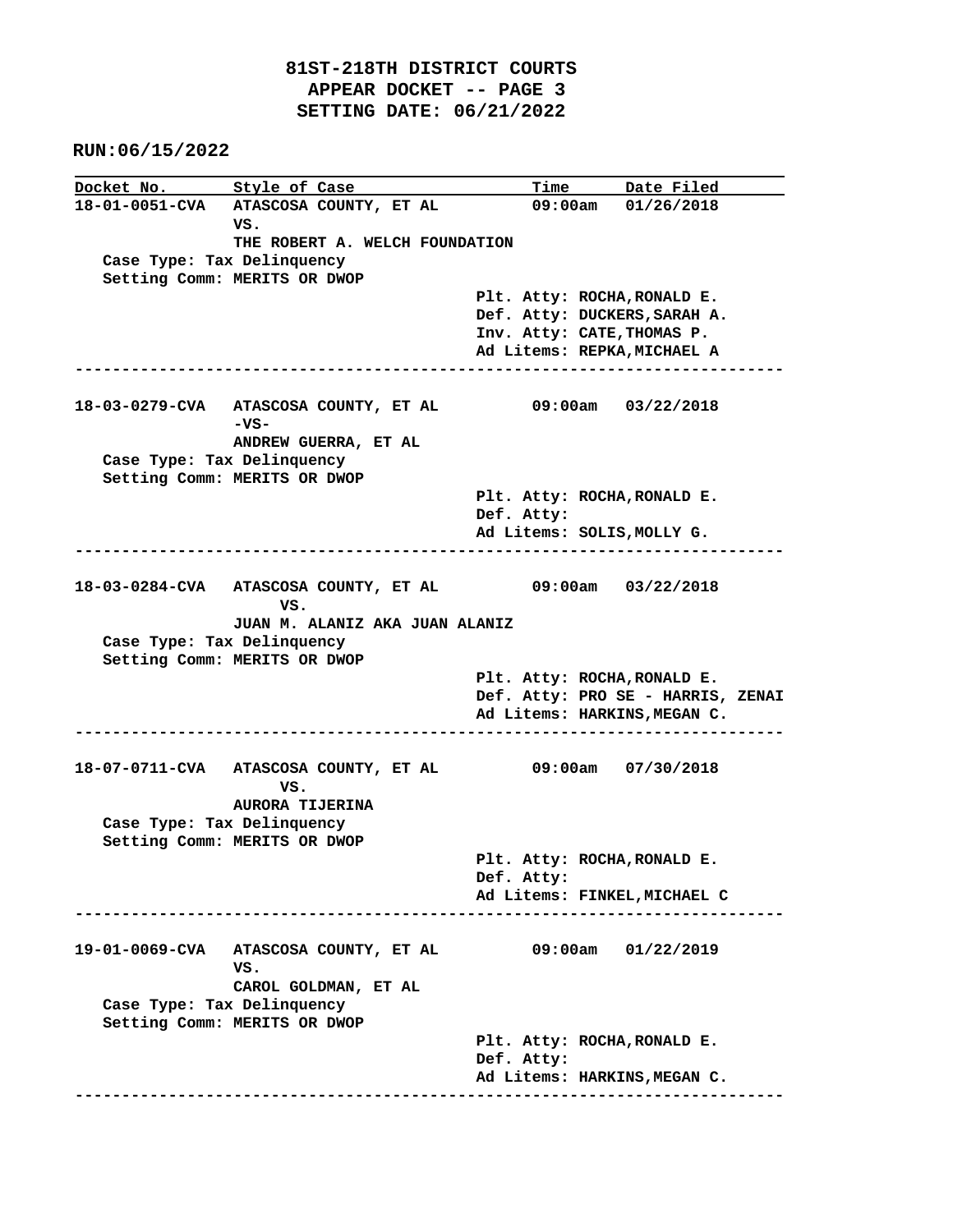**Docket No.** Style of Case Time Date Filed **19-01-0079-CVA ATASCOSA COUNTY, ET AL 09:00am 01/22/2019 VS. SEFERINO SANCHEZ, ET AL Case Type: Tax Delinquency Setting Comm: MERITS OR DWOP Plt. Atty: ROCHA,RONALD E. Def. Atty: Ad Litems: HARKINS,MEGAN C. ---------------------------------------------------------------------------- 19-03-0314-CVA ITIO: ZAYDEN LEE GARZA, A 09:00am 03/21/2019 CHILD Case Type: Parentage/Paternity/volunt Setting Comm: \*ZOOM-MERITS OR DWOP Plt. Atty: CARRILLO,NINFA Def. Atty: BRANNAN,QUIENCY SMITH ---------------------------------------------------------------------------- 19-07-0622-CVA POTEET INDEPENDENT SCHOOL 09:00am 07/12/2019 DISTRICT** *VS.* **VS. GILBERT MEDINA AND ESPERANZA C. MEDINA Case Type: Tax Delinquency Setting Comm: MERITS OR DWOP Plt. Atty: ROCHA,RONALD E. Def. Atty: Ad Litems: FINKEL,MICHAEL C ---------------------------------------------------------------------------- 19-07-0625-CVA POTEET INDEPENDENT SCHOOL 09:00am 07/12/2019 DISTRICT VS. VALERIE CHERRY TREVINO Case Type: Tax Delinquency Setting Comm: MERITS OR DWOP Plt. Atty: ROCHA,RONALD E. Def. Atty: Ad Litems: REPKA,MICHAEL A ---------------------------------------------------------------------------- 19-07-0632-CVA POTEET INDEPENDENT SCHOOL 09:00am 07/12/2019 DISTRICT** *VS.*  **JIMMY GEFFS AND EVA GEFFS Case Type: Tax Delinquency Setting Comm: MERITS OR DWOP Plt. Atty: CATE,THOMAS P. Def. Atty: MCGRAY,LINDSEY Ad Litems: REPKA,MICHAEL A ----------------------------------------------------------------------------**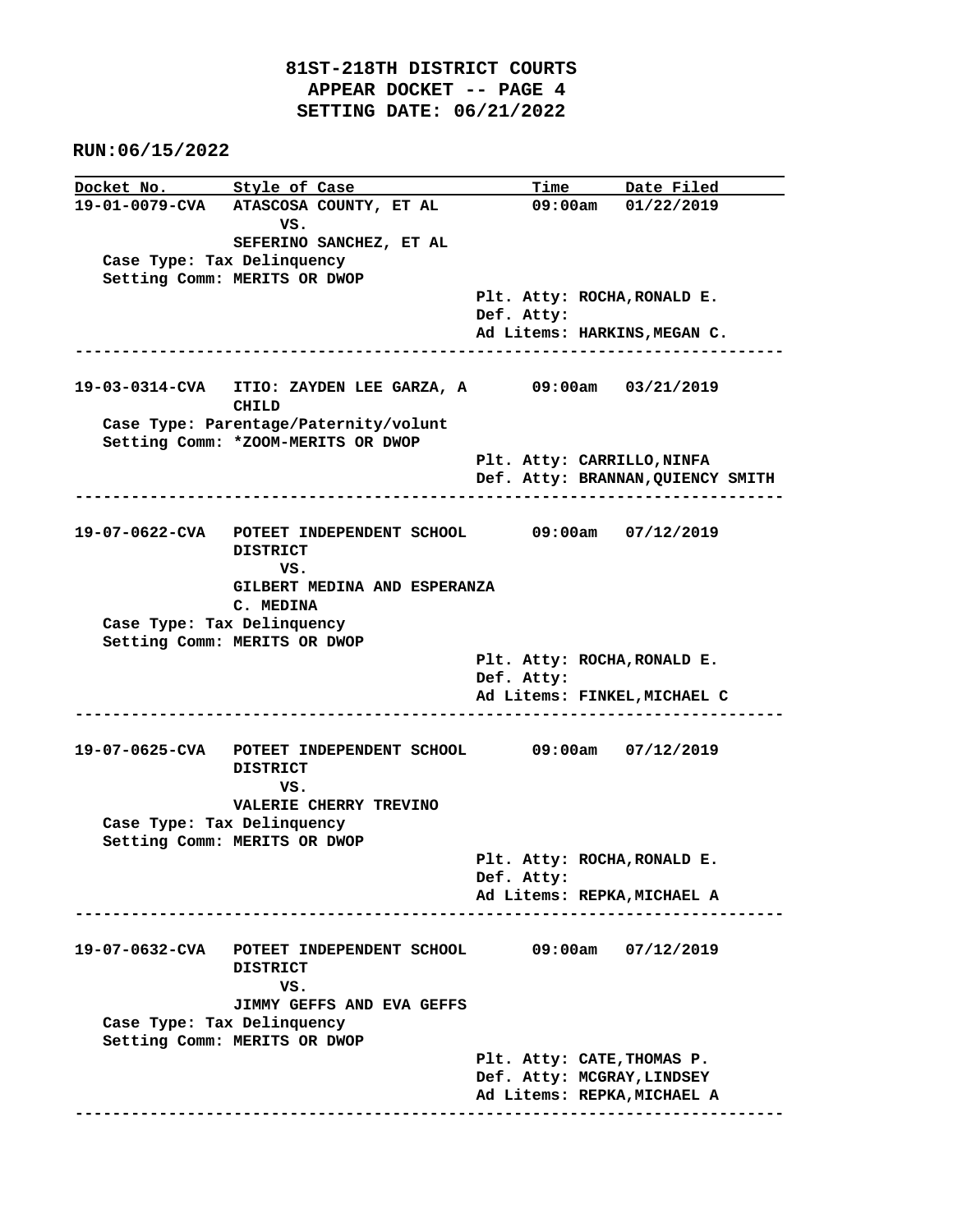**Docket No.** Style of Case Time Date Filed **19-07-0676-CVA ATASCOSA COUNTY, ET AL 09:00am 07/26/2019 VS. ALMON E. DUSTIN, ET AL Case Type: Tax Delinquency Setting Comm: TAX SUIT Plt. Atty: ROCHA,RONALD E. Def. Atty: Ad Litems: SOLIS,MOLLY G. ---------------------------------------------------------------------------- 19-07-0679-CVA ATASCOSA COUNTY, ET AL 09:00am 07/26/2019 VS. OLLIE MAE ALDRIDGE, ET AL Case Type: Tax Delinquency Setting Comm: TAX SUIT Plt. Atty: ROCHA,RONALD E. Def. Atty: Ad Litems: HARKINS,MEGAN C. ---------------------------------------------------------------------------- 19-07-0685-CVA ATASCOSA COUNTY, ET AL 09:00am 07/26/2019 VS. JESSIE M. DOOLEY, ET AL Case Type: Tax Delinquency Setting Comm: TAX SUIT Plt. Atty: ROCHA,RONALD E. Def. Atty: PRO SE - TOYNE, L. DOO Ad Litems: HARKINS,MEGAN C. ---------------------------------------------------------------------------- 19-09-0869-CVA ATASCOSA COUNTY, ET AL 09:00am 09/26/2019** *VS.* **VS. LOUISE LONG PETERSON, ET AL Case Type: Tax Delinquency Setting Comm: MERITS OR DWOP Plt. Atty: ROCHA,RONALD E. Def. Atty: Ad Litems: HARKINS,MEGAN C. ---------------------------------------------------------------------------- 19-12-1100-CVA ATASCOSA COUNTY, ET AL 09:00am 12/19/2019 VS. COTFORD I, LTD Case Type: Tax Delinquency Setting Comm: MERITS OR DWOP Plt. Atty: ROCHA,RONALD E. Def. Atty: Ad Litems: WILKERSON,DAVID B. ----------------------------------------------------------------------------**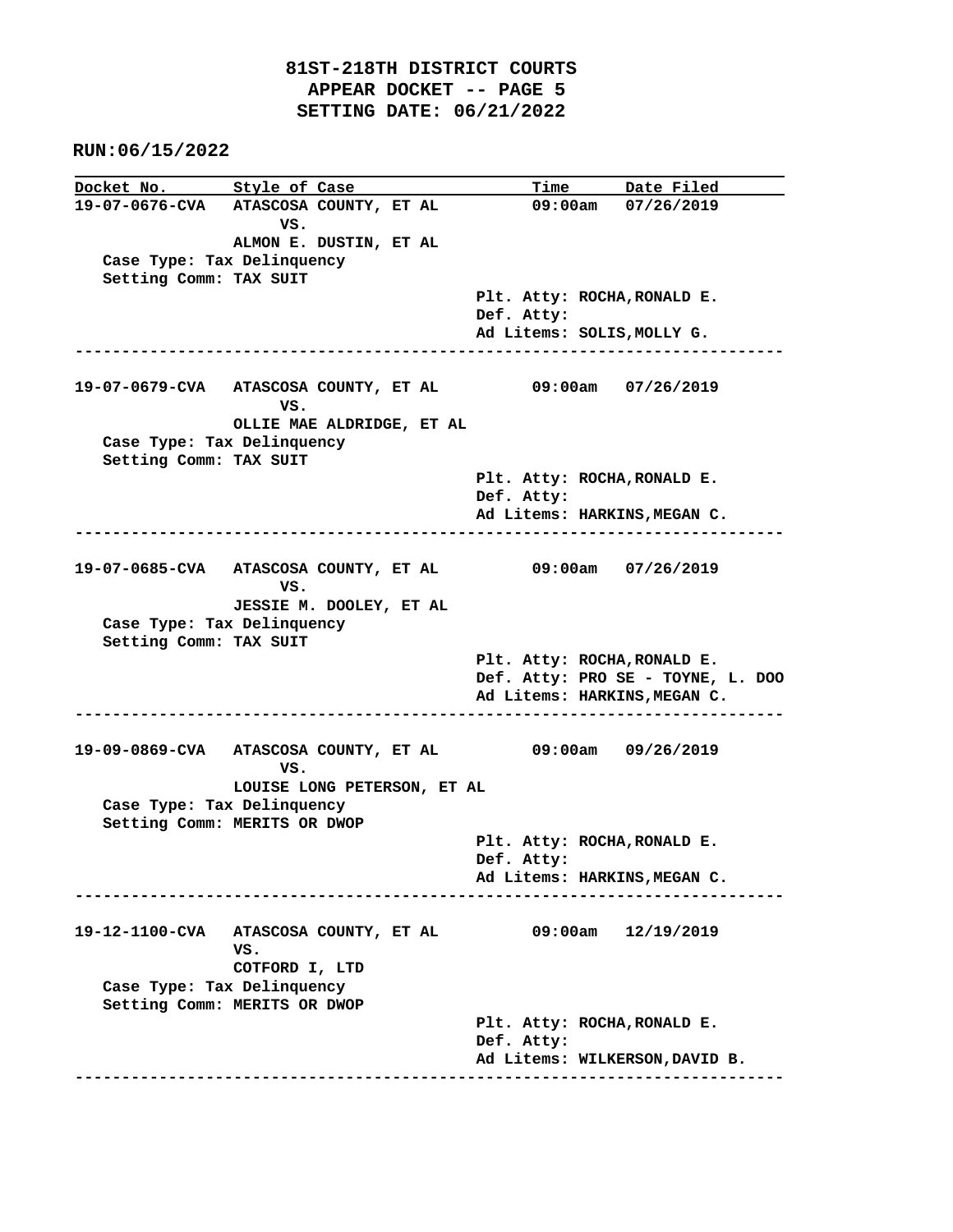**RUN:06/15/2022** the control of the control of the control of the control of

|                                                      | Docket No. Style of Case                                                                                                                                                                                                                                                             |            | <u>Time Date Filed</u>                                     |  |
|------------------------------------------------------|--------------------------------------------------------------------------------------------------------------------------------------------------------------------------------------------------------------------------------------------------------------------------------------|------------|------------------------------------------------------------|--|
| Case Type: Tax Delinquency<br>Setting Comm: TAX SUIT | 19-12-1105-CVA ATASCOSA COUNTY, ET AL<br>VS.<br>JOHN W. GRANT, ET AL                                                                                                                                                                                                                 |            | 09:00am 12/19/2019                                         |  |
|                                                      |                                                                                                                                                                                                                                                                                      | Def. Atty: | Plt. Atty: ROCHA, RONALD E.                                |  |
|                                                      |                                                                                                                                                                                                                                                                                      |            | Ad Litems: FINKEL, MICHAEL C<br>WILKERSON, DAVID B.        |  |
| Case Type: Tax Delinquency                           | $-vs-$<br>LUIS ALBERTO DE LEON, SR.                                                                                                                                                                                                                                                  |            |                                                            |  |
| Setting Comm: TAX SUIT                               | ---------------------------                                                                                                                                                                                                                                                          | Def. Atty: | Plt. Atty: ROCHA, RONALD E.                                |  |
|                                                      | 20-02-0193-CVA IN RE: ORDER FOR FORECLOSURE 09:00am 02/18/2020<br>CONCERNING<br>209 COLONY DRIVE<br>PLEASANTON, TX 78064<br>UNDER TEX.R. CIV.P.736<br>PETITIONER: REVERSE MORTGAGE<br>SOLUTIONS, INC<br>RESPONDENTS: MARTHA E. RIDGE<br>AND THE ESTATE OF CHESTER L.<br><b>RIDGE</b> |            |                                                            |  |
|                                                      | Case Type: Foreclosure - Home Equity-<br>Setting Comm: *ZOOM*HRG ON 736 APPLIC                                                                                                                                                                                                       | Def. Atty: | Plt. Atty: SHEPPARD, BRANCH                                |  |
| Case Type: Tax Delinquency<br>Setting Comm: TAX SUIT | 20-06-0484-CVA ATASCOSA COUNTY, ET AL<br>vs.<br>DANIEL M. HURON, ET AL                                                                                                                                                                                                               |            | $09:00am$ $06/04/2020$                                     |  |
|                                                      |                                                                                                                                                                                                                                                                                      | Def. Atty: | Plt. Atty: ROCHA, RONALD E.<br>Ad Litems: REPKA, MICHAEL A |  |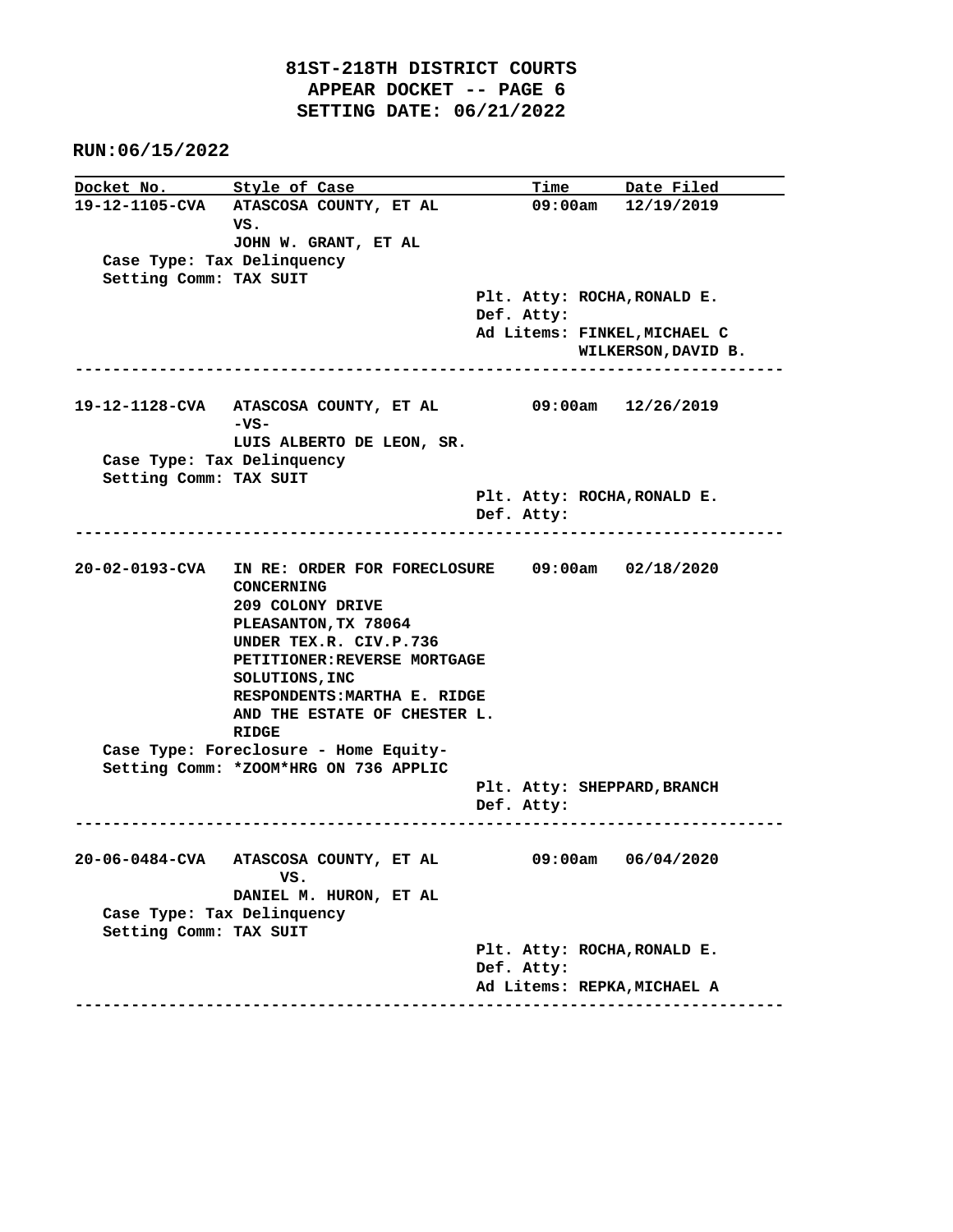|                            | Docket No. 5tyle of Case                                     |            | Time Date Filed                   |
|----------------------------|--------------------------------------------------------------|------------|-----------------------------------|
|                            | 20-09-0804-CVA ATASCOSA COUNTY, ET AL                        |            | $09:00am$ $09/17/2020$            |
|                            | vs.                                                          |            |                                   |
|                            | J. D. OGDEN, ET AL                                           |            |                                   |
| Case Type: Tax Delinquency |                                                              |            |                                   |
| Setting Comm: TAX SUIT     |                                                              |            |                                   |
|                            |                                                              |            | Plt. Atty: ROCHA, RONALD E.       |
|                            |                                                              |            | Def. Atty: PRO SE - ROBINSON, BAR |
|                            |                                                              |            | Ad Litems: FINKEL, MICHAEL C      |
|                            |                                                              |            | -------------                     |
|                            | 21-05-0357-CVA ATASCOSA COUNTY, ET AL 09:00am 05/13/2021     |            |                                   |
|                            | vs.                                                          |            |                                   |
|                            | JOE JIMENEZ, JR., ET AL                                      |            |                                   |
| Case Type: Tax Delinquency |                                                              |            |                                   |
| Setting Comm: TAX SUIT     |                                                              |            |                                   |
|                            |                                                              |            | Plt. Atty: ROCHA, RONALD E.       |
|                            |                                                              | Def. Atty: |                                   |
|                            |                                                              |            |                                   |
|                            |                                                              |            |                                   |
|                            | 21-09-0763-CVA ATASCOSA VETERANS COUNCIL, 09:00am 08/31/2021 |            |                                   |
|                            | FORMERLY KNOWN AS PLEASANTON                                 |            |                                   |
|                            | VFW POST 12162, STEPHANIE D.                                 |            |                                   |
|                            | PINO, AND STEVE J. MUELLER                                   |            |                                   |
|                            | vs.                                                          |            |                                   |
|                            | DEPARTMENT OF TEXAS, VETERANS                                |            |                                   |
|                            | OF FOREIGN WARS OF THE UNITED                                |            |                                   |
|                            | STATES, VETERANS OF FOREIGN                                  |            |                                   |
|                            | WARS OF THE UNITED STATES,                                   |            |                                   |
|                            | DANIEL L. WEST, INDIVIDUALLY,                                |            |                                   |
|                            | INGEBORG A. CONLEY,                                          |            |                                   |
|                            | INDIVIDUALLY, JEFF RANKIN,                                   |            |                                   |
|                            | INDIVIDUALLY, PATRICIA S.                                    |            |                                   |
|                            | HEWITT, INDIVIDUALLY, AND                                    |            |                                   |
|                            | DOUGLAS P. EDWARDS,                                          |            |                                   |
|                            | INDIVIDUALLY                                                 |            |                                   |
| Case Type: Other Civil     |                                                              |            |                                   |
|                            | Setting Comm: DEF, POTEET VFW, MT/DIS                        |            |                                   |
|                            |                                                              |            | Plt. Atty: SHERER, ERIC           |
|                            |                                                              |            | Def. Atty: ADUDDELL, REBECCA      |
|                            |                                                              |            | CHEAIRS, MELANIE R                |
|                            |                                                              |            | PRO SE - RANKIN, JEFF             |
|                            |                                                              |            | PRO SE - HEWITT, PATRI            |
|                            |                                                              |            | <b>ADUDDELL, REBECCA</b>          |
|                            |                                                              |            | RAMSEY, JAMES E.                  |
|                            |                                                              |            | <b>LOYA, KARINA</b>               |
|                            |                                                              |            |                                   |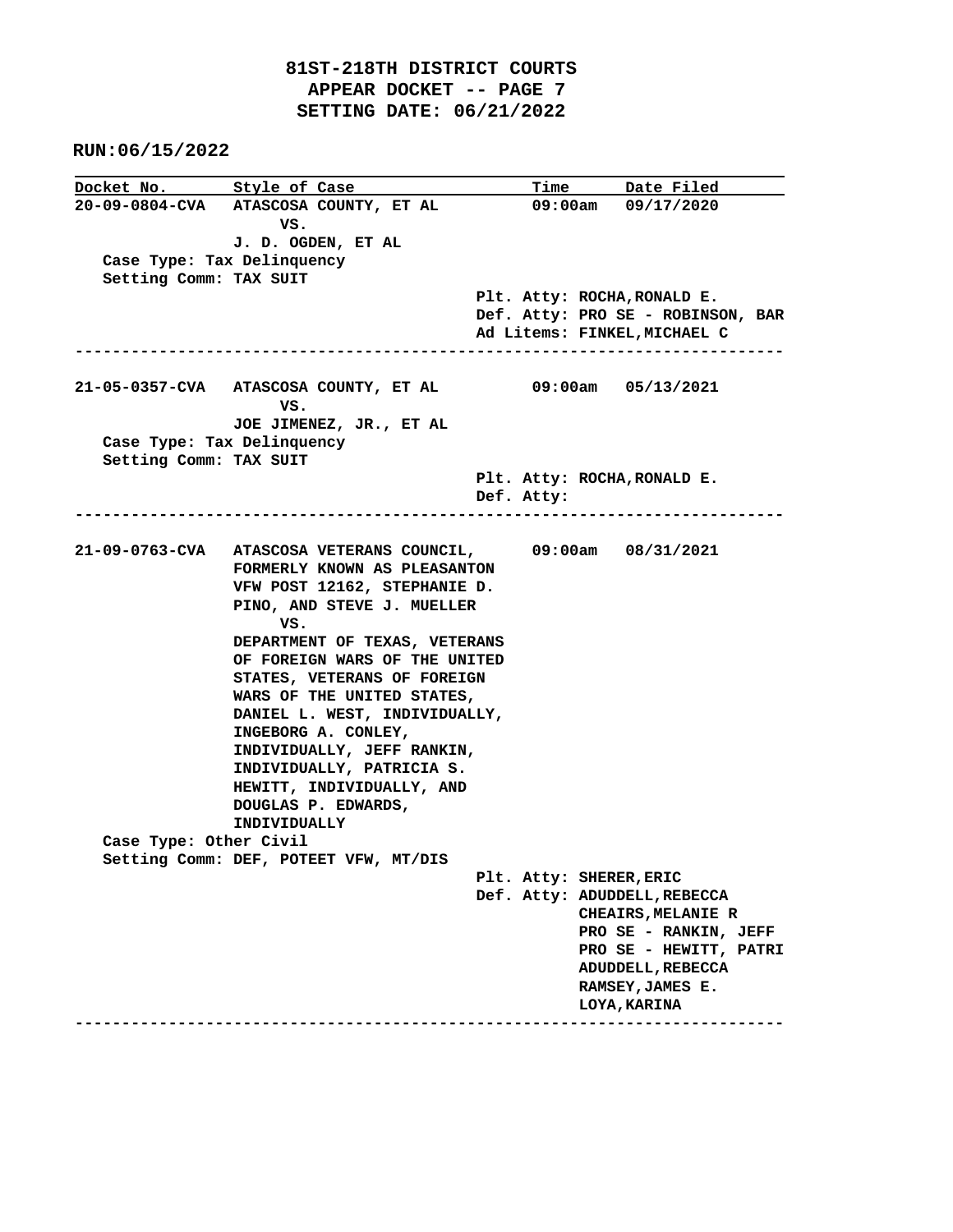**Docket No. Style of Case Time Date Filed**<br>21-09-0771-CVA ATASCOSA COUNTY, ET AL 09:00am 09/08/2021 **21-09-0771-CVA ATASCOSA COUNTY, ET AL** *VS.* **VS. ROSE ANN ORTIZ MORENO Case Type: Tax Delinquency Setting Comm: TAX SUIT Plt. Atty: ROCHA,RONALD E. Def. Atty: ---------------------------------------------------------------------------- 21-09-0775-CVA ATASCOSA COUNTY, ET AL 09:00am 09/08/2021** *VS.* **VS. AURELIANO B. PEREZ JR. Case Type: Tax Delinquency Setting Comm: TAX SUIT Plt. Atty: ROCHA,RONALD E. Def. Atty: ---------------------------------------------------------------------------- 21-09-0824-CVA PATRICIA CHAPA 09:00am 09/22/2021** *VS.* **VS. ISMAEL CIPRIANO RODRIGUEZ AND JPH EQUIPMENT, LLC Case Type: Motor Vehicle Accident Setting Comm: \*ZOOM-SET TRIAL DATE-15 Plt. Atty: HERNANDEZ,JERRY V. Def. Atty: STEIN,MARK R. ---------------------------------------------------------------------------- 21-10-0941-CVA ATASCOSA COUNTY, ET AL 09:00am 10/29/2021** *VS.* **VS. CYNTHIA O. GAMEZ AKA CYNTHIA OLVERA GAMEZ Case Type: Tax Delinquency Setting Comm: TAX SUIT Plt. Atty: ROCHA,RONALD E. Def. Atty: ---------------------------------------------------------------------------- 21-10-0945-CVA ATASCOSA COUNTY, ET AL 09:00am 10/29/2021** *VS.* **VS. AMY DORROW Case Type: Tax Delinquency Setting Comm: TAX SUIT Plt. Atty: ROCHA,RONALD E. Def. Atty: WILSON, L. LA SHELLE ----------------------------------------------------------------------------**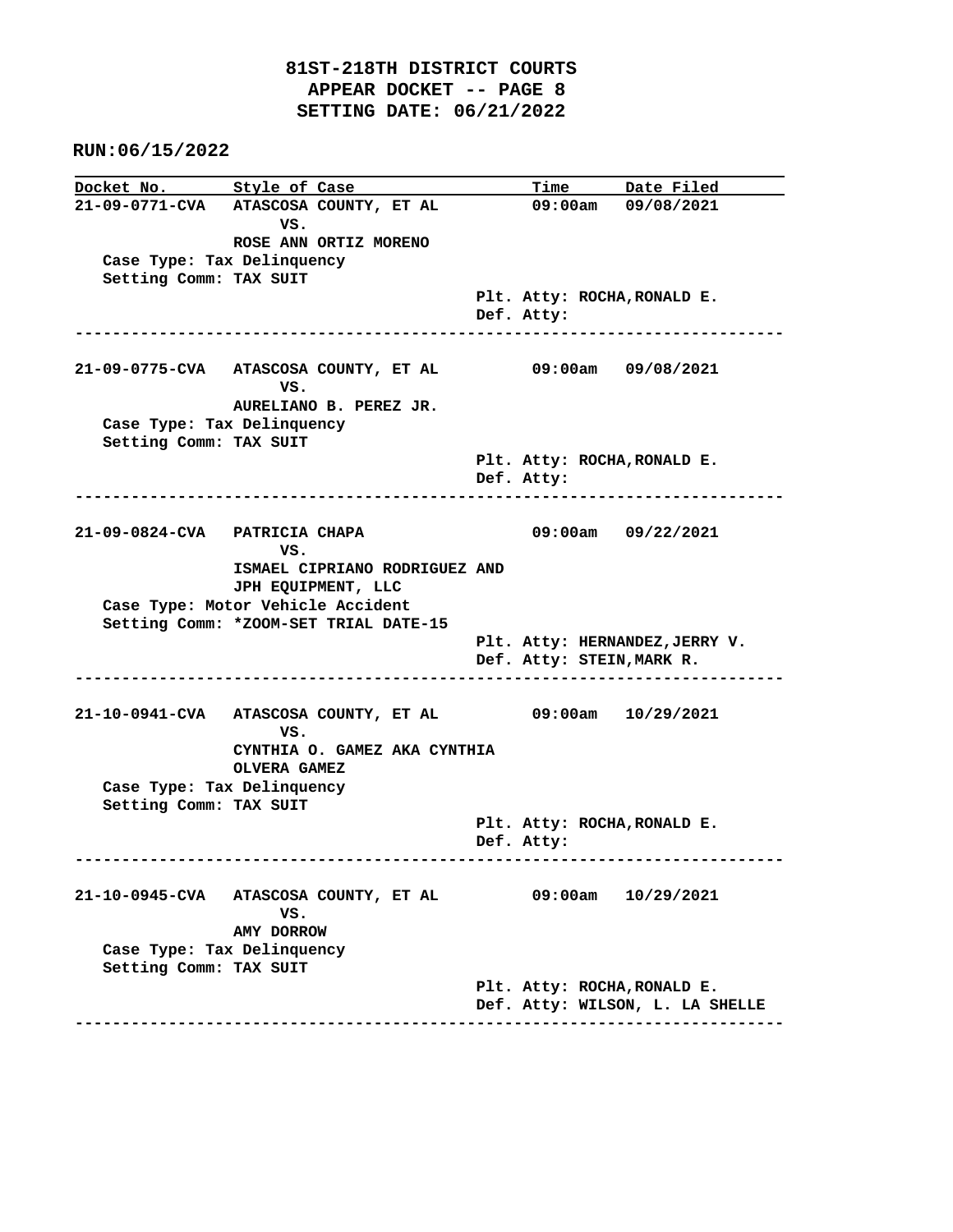**Docket No.** Style of Case Time Date Filed **21-12-1052-CVA ATASCOSA COUNTY, ET AL 09:00am 12/07/2021** *VS.* **VS. WATER ENERGY SERVICES, LLC DBA WES Case Type: Tax Delinquency Setting Comm: TAX SUIT Plt. Atty: ROCHA,RONALD E. Def. Atty: DEADMAN,GLENN J. ---------------------------------------------------------------------------- 22-01-0043-CVA ITIO: MALAYSIA LYNN GONZALES, 09:00am 01/21/2022 A CHILD Case Type: Custody or Visitation Setting Comm: \*ZOOM-MT TO ENTER TEMP Plt. Atty: PEARSALL,ALANA Def. Atty: Inv. Atty: GARCIA,ANGELINA I. ---------------------------------------------------------------------------- 22-01-0057-CVA IN RE: TAMELA SUE ERWIN 09:00am 01/27/2022 Case Type: Expunction Setting Comm: \*ZOOM\*EXPUNCTION-15 MIN Plt. Atty: BISHOP, BRIAN Def. Atty: ---------------------------------------------------------------------------- 22-02-0082-CVA EX PARTE: KATHERINE MARIE 09:00am 02/09/2022 RAMIREZ Case Type: Expunction Setting Comm: EXPUNCITON-20 MINS Plt. Atty: DANIEL,DOUGLAS S. Def. Atty: ---------------------------------------------------------------------------- 22-04-0210-CVA IN RE: ANNUITANT 09:00am 04/08/2022 Case Type: Other Civil Setting Comm: \*ZOOM-STRUCTURED SETTLM Plt. Atty: RENNINGER,KRISTINE E. Def. Atty: ---------------------------------------------------------------------------- 22-05-0254-CVA ALAMO TRANSPORT AND 09:00am 05/02/2022 DEVELOPMENT, LLC -VS- CITY OF JOURDANTON, TEXAS & LARRY COOLIDGE, IN HIS OFFICIAL CAPACITY AS CITY OF JOURDANTON CODE COMPLIANCE Case Type: Other Civil Setting Comm: PLEA TO JURISDICTION-1 Plt. Atty: SPEARS II,ADRIAN A. Def. Atty: TSCHIRHART,SCOTT M. ----------------------------------------------------------------------------**